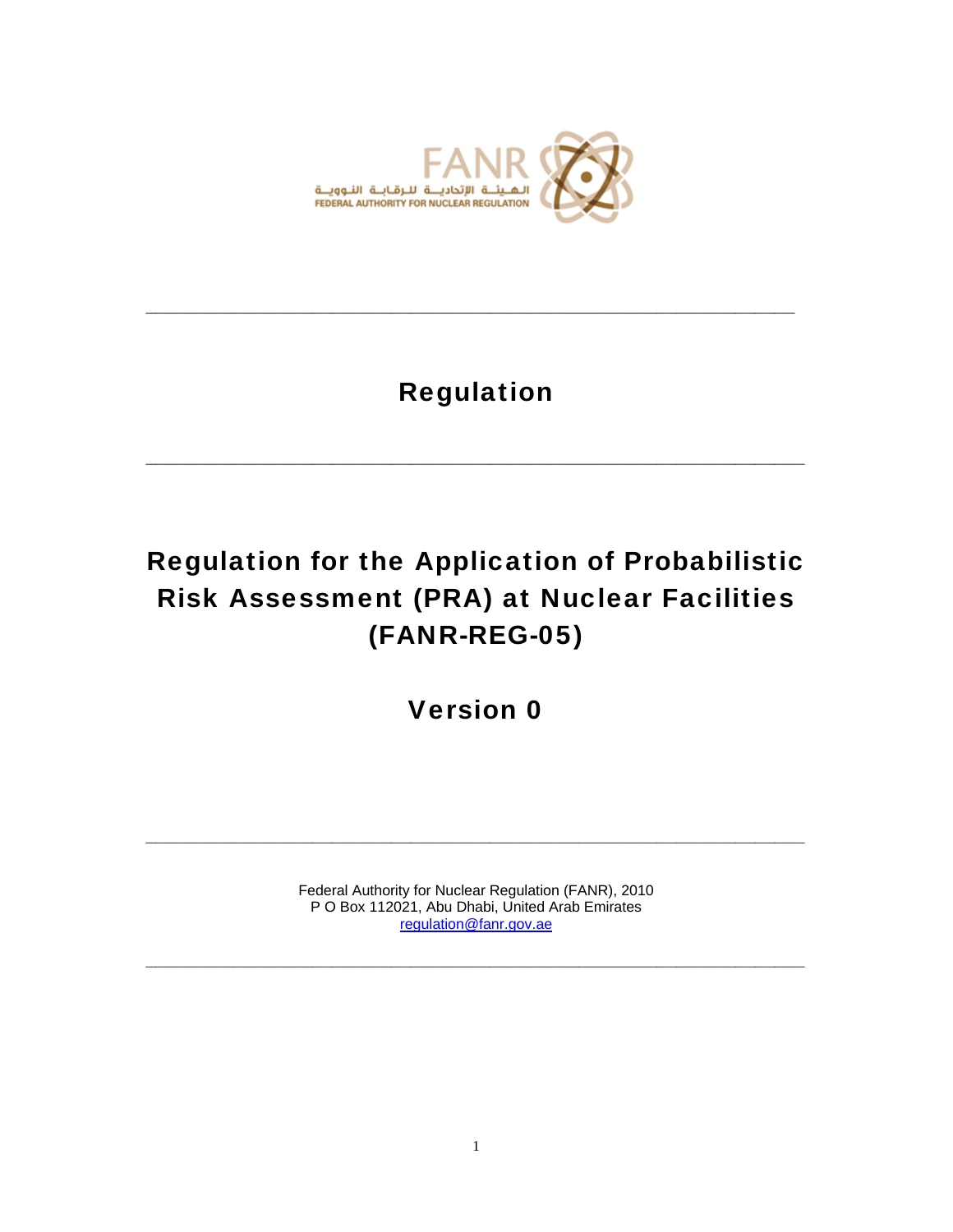# **Table of Contents**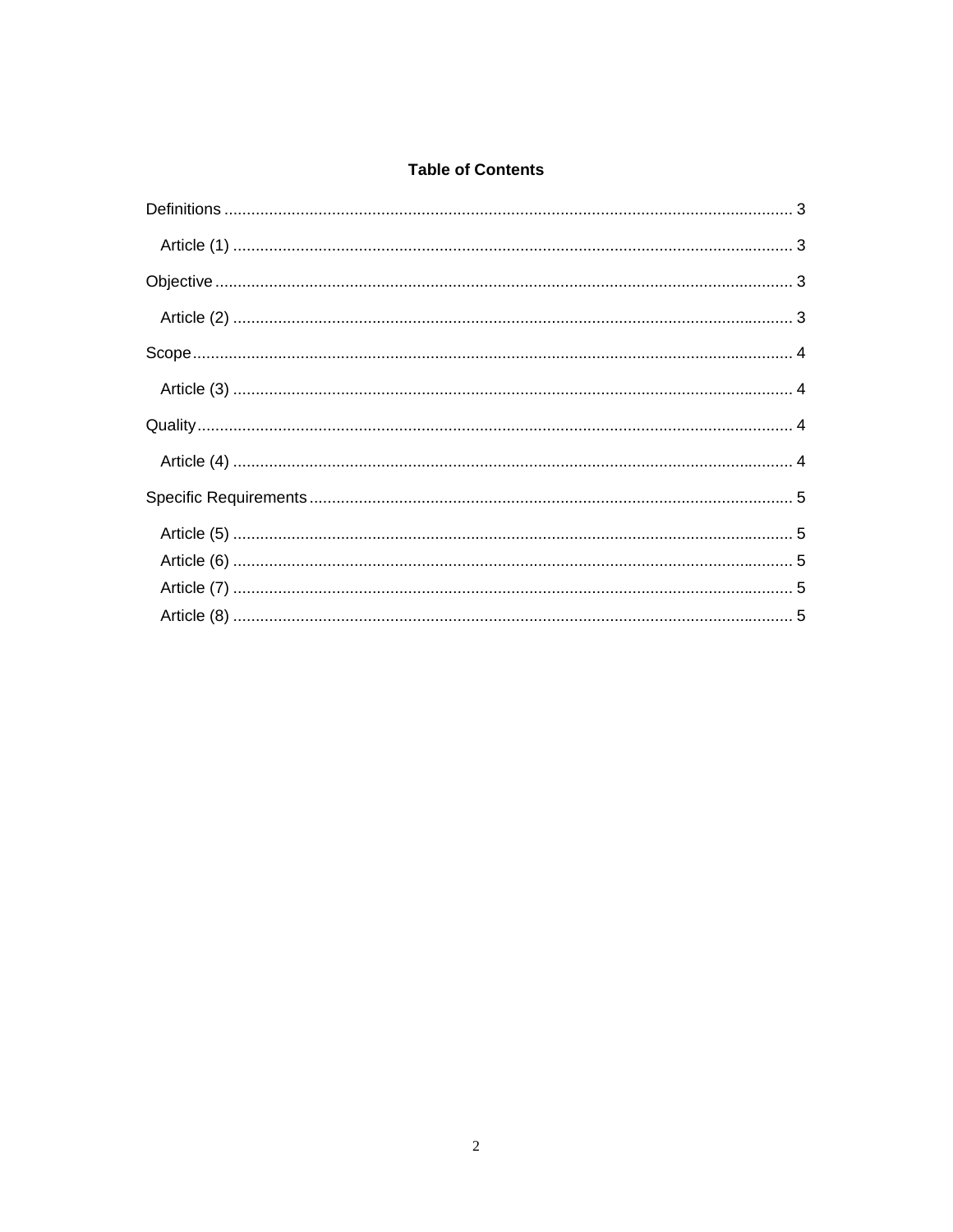# **Definitions**

#### **Article (1)**

For purposes of this regulation, the following terms shall have the meanings set forth below.

- **Containment Methods or physical structures designed to prevent or control** the release and the dispersion of radioactive substances.
- **PRA Peer Review** A process used to demonstrate conformance with this regulation. The process uses a documented procedure to direct the peer review team when evaluating the adequacy of a PRA
- **PRA Peer Review Team** A group of individuals assembled by the applicant or licensee to provide a review of the scope and quality of the PRA against a defined standard. The peer review team members shall be independent of the personnel who developed the PRA, familiar with the areas of the plant design modelled in the PRA and have expertise in the technical areas and methods used in developing the PRA.
- **Probabilistic Risk Assessment (PRA)**  A comprehensive, structured approach to identifying failure scenarios constituting a conceptual and mathematical tool for deriving numerical estimates of risk.

Level 1 comprises the assessment of failures leading to the determination of the frequency of core damage.

Level 2 constitutes the assessment of containment response and leads to the determination of frequency of containment failure resulting in release to the environment of a given percentage of the reactor core's inventory of radionuclides.

**Structures, Systems and Components (SSCs)** A general term encompassing all the elements of a Facility or Activity which contributes to protection and safety, except human factors. Structures are the passive elements such as building vessels and shielding. A System comprises several components assembled in such a way as to perform a specific active function and a Component is a discrete element of a system.

# **Objective**

#### **Article (2)**

The objective of this regulation is to require the Applicant or Licensee constructing or operating a Nuclear Facility to conduct a PRA to support the Construction and Operating Licensing.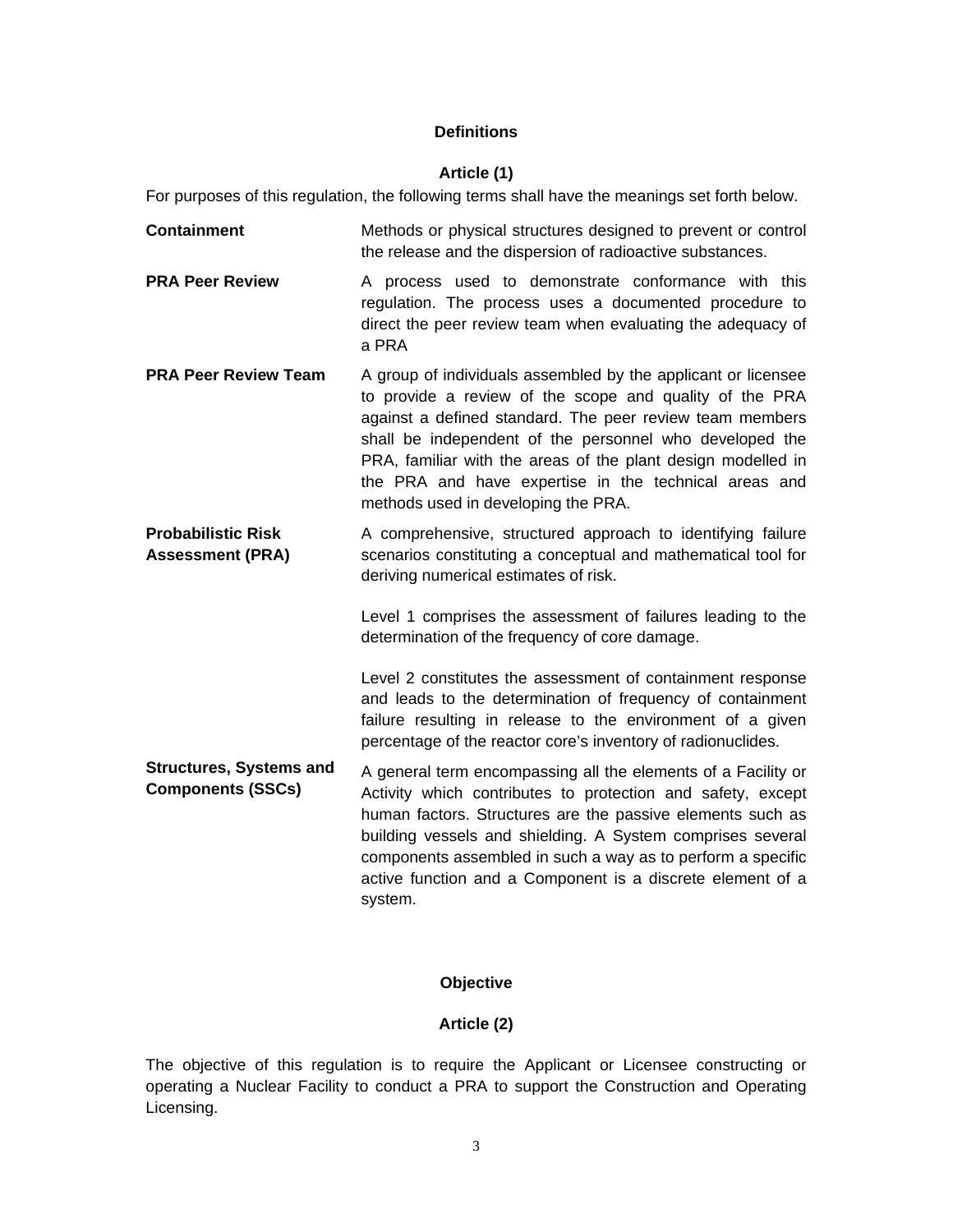#### **Scope**

#### **Article (3)**

- 1. The scope of this regulation addresses the:
	- a) elements to be modelled in the PRA
	- b) completeness of the analysis
	- c) standards by which this analysis is to be carried out
	- d) manner in which the PRA results are to be used and updated over the life of the facility
	- e) information submittal and retention requirements
- 2. The PRA shall include an Assessment that takes into consideration internal and external events and all modes of plant operation. Measures should be implemented consistent with the applicant's/licensee's management system to ensure the quality of the PRA, including data and information used in the analyses. The PRA shall be based on realistic analysis using state-of-the-art tools, methods and data to calculate the radiological release and consequences of spectrum of events ranging from those of high anticipated frequency through those of rare anticipated frequency, e.g., severe reactor accidents. This requires addressing uncertainties and conforming to internationally recognised PRA standards and best practice.

# **Quality**

# **Article (4)**

1. A high quality PRA shall be performed and used to complement the Nuclear Facility Design, Construction, Operation and Safety analysis. The PRA shall be based upon the design of the nuclear power plant and site-specific information. The PRA shall assess accident sequences leading up to and including reactor core damage and loss of containment integrity, and the corresponding quantity and composition of Radioactive Material available for release to the environment (i.e. Level 2 PRA).